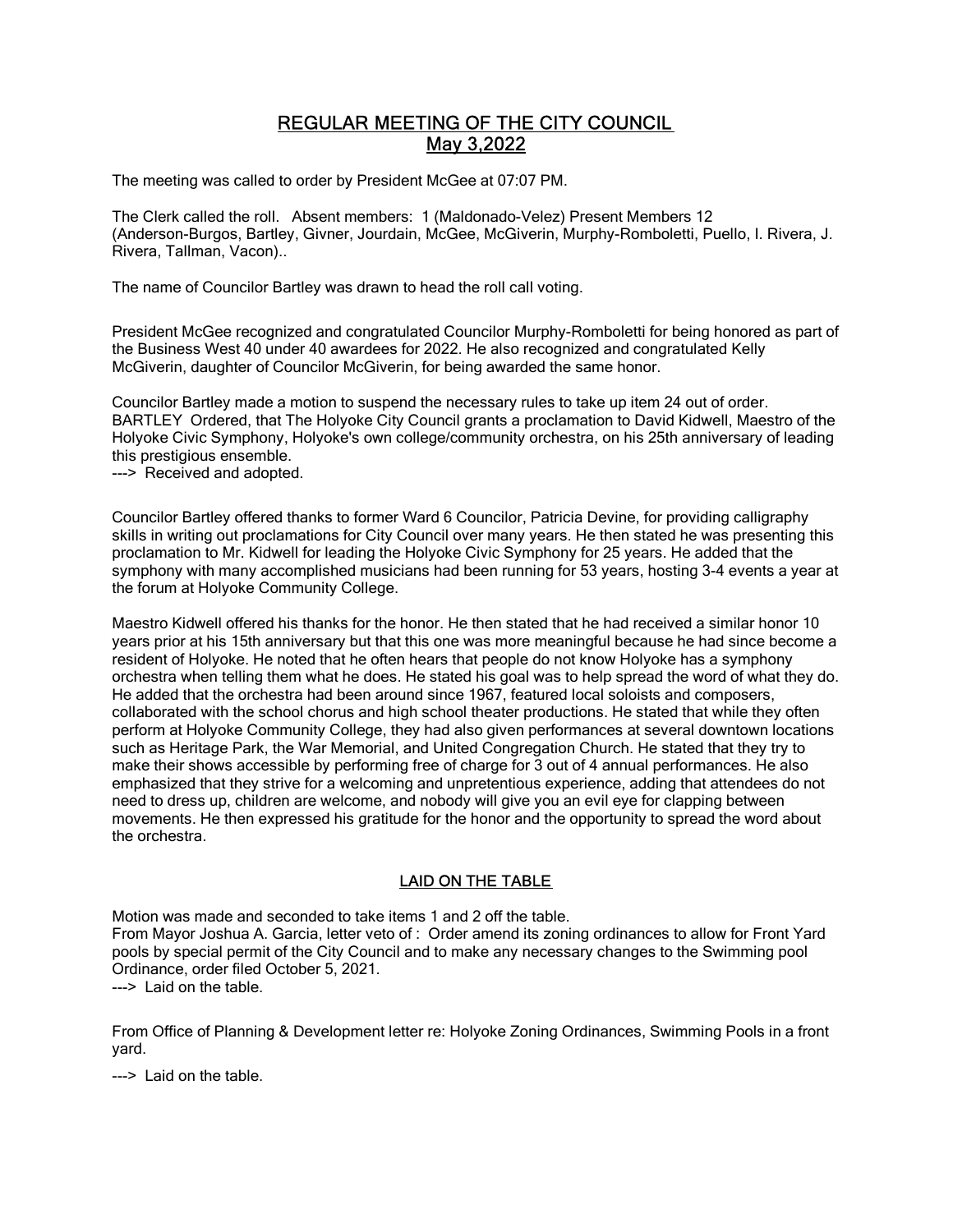UNDER DISCUSSION:

President McGee stated that an updated legal form had come in that day.

Councilor Bartley stated that while he would be ready to proceed, he would prefer to respect any councilors that hadn't been given an opportunity to read the draft.

Councilor Murphy-Romboletti expressed appreciation for that sentiment.

Councilor Bartley suggested leaving items 1 and 2 on the table.

Councilor McGiverin made a procedural point. He then asked that if the mayor vetoed the original ordinance, would this change be for what the mayor was looking for.

President McGee recalled that the draft that had been adopted allowed for front yard pools, adding that the intent of the Ordinance Committee had been specific to allowing them on corner lots. He stated that the new draft took out the requirement of a special permit according to a request of the mayor. He stated that the change would allow pools on corner lots as a right without a need for special permit. He then stated that the Law Department suggested that the veto would allow the Council to make a motion to reconsider and make the intended change.

Councilor McGiverin asked to clarify that the Council had tabled the original ordinance.

President McGee confirmed that it had been tabled, adding that there had not been any vote to reconsider. He then stated that it was tabled in order to fix a drafting mistake. He reiterated that it had been vetoed because the adopted language would have allowed a front yard pool by special permit.

Councilor McGiverin expressed concern about setting a precedent by reconsidering a vote at a previous meeting.

President McGee clarified that the Council can make a vote to reconsider, take up the adopted the language, and that changing the language would make the previous language and the veto moot points.

Councilor Jourdain asked for a clarification of the process to assure that the procedure was clear. He noted that making the change would require a two-thirds vote of the body as it had in the previous vote. He also recognized that the mayor pointing out the error in the language was correct. He then asked that if it would be appropriate to make a motion to reconsider and then lay it on the table as a courtesy to councilors who sought more time to review the corrected language.

President McGee recalled there had been a question at the last meeting on whether they were making a motion to table or a motion to reconsider. He added that the motion had been to table, adding that once a motion to reconsider was made, it could not be reconsidered another time.

Councilor Jourdain added that a motion to reconsider can be tabled.

Motion was made and seconded to suspend the necessary rules to allow Atty Bissonnette to address the Council.

Atty Bissonnette suggested considering the matter a veto of an ordinance passed by the Council, which would then follow procedures outlined in section 24 of the charter. He stated that the charter directs the Council to reconsider its action. He stated that the motion to reconsider would be in order at this or another meeting if the matter was tabled. He then emphasized that reconsidering was a one time option.

Councilor Jourdain asked if a motion to reconsider would still be in order at a future meeting if the matter remained on the table during this meeting.

Atty Bissonnette stated that it would be correct, allowing time for other councilors to review the revised language of the proposed ordinance change.

Councilor Jourdain suggested that would be the preferable step to take.

Councilor Anderson-Burgos noted that his initial vote to deny had been due to the language allowing pools in front yards until it had been explained to him that it was specific to corner lots.

# PUBLIC COMMENT

(18:10)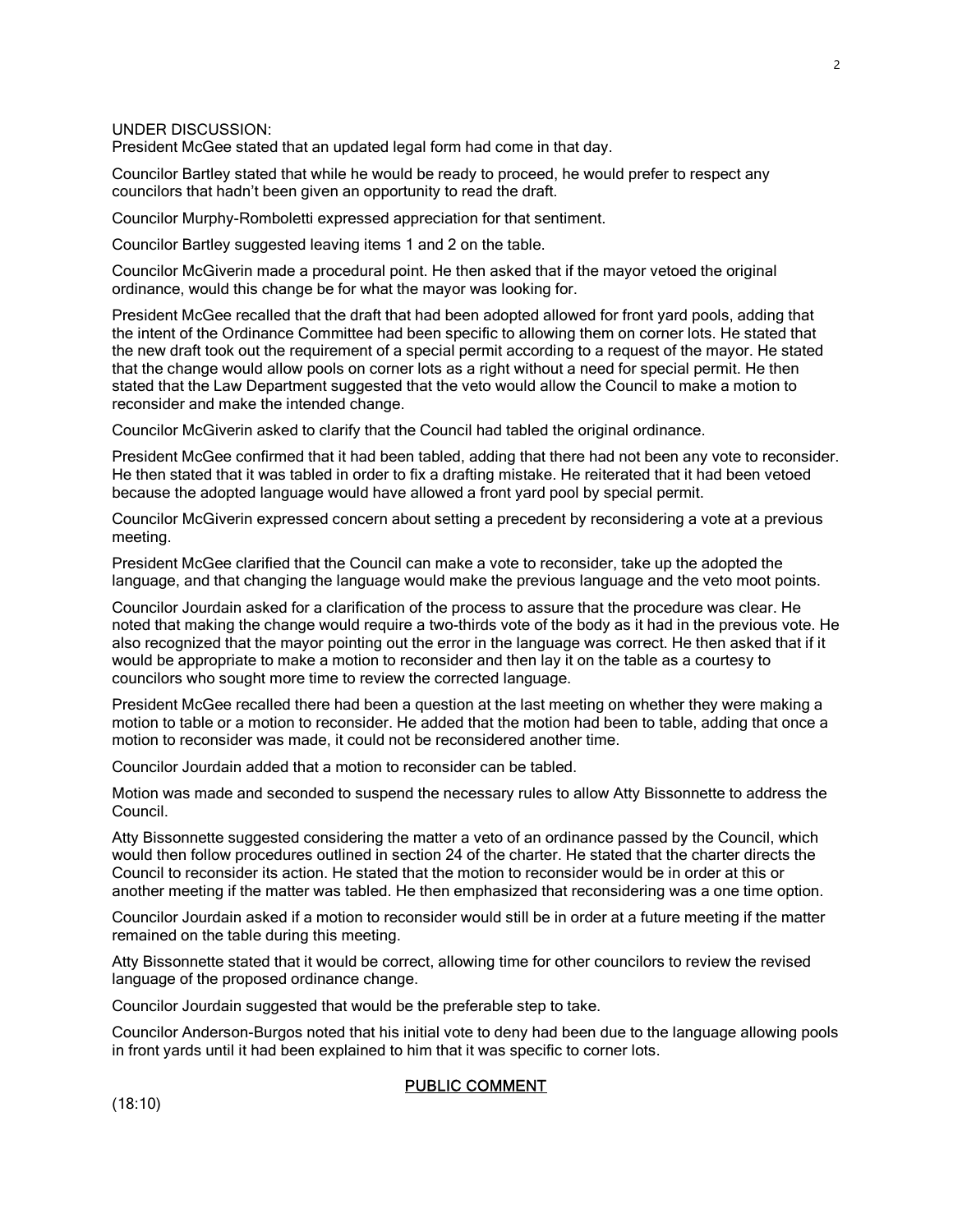Owen Broadhurst, 1328 Northampton Street, stated that the prospect of Holyoke PD using Shot Spotter technology should be alarming. He noted it had been determined to be unreliable by various judge, adding that people had been falsely convicted using the technology when gunshots had not been fired. He added that one study found it offered no reductions in serious violent crimes but increased demands on police resources. He suggested that the problems were systematic, adding that the company admitted they altered computer calculated evidence on a semi-regular basis. He added that additional research shows that it does not have a significant impact on gun violence, rarely finds actual evidence of a gun crime, increases high stress interactions with police, and wastes millions of taxpayer dollars.

Linda Pratt, 39 St Kolbe Drive, spoke in opposition to reducing or revoking the Community Preservation Act in Holyoke. She then stated that many wonderful projects that CPA had helped to fund. She also stated that the first \$100,000 of property valuation was exempted from the tax. She added that the CPA funds were a combination of local and state funds. She then stated that the state portion comes from a fee that goes into the state CPA from every sale of property in the state. She then emphasized that the only communities that can use the CPA funds are those with a CPA. She noted that without one in Holyoke, people in the city would be paying into it but would not benefit from the funds.

Meagan Magrath-Smith, 7 Wyckoff Avenue, stated that as CPA had hit its 5th year in the city, state law allowed it to be challenged. She then stated that they had been proud of the work done in the city, funding projects that includes, parks, trails, historic preservation, and affordable housing throughout the entire city. She also emphasized that it was a source of investment that was needed for projects in the community that would have no other funding otherwise. She then stated that projects such as Mayer Field and the Lady Liberty statue had been funded through CPA funds. She also noted that there was a lot of work to be done in City Hall.

Spencer Fox Peterson, 51 Portland Street, echoed the sentiments about Shot Tracker, adding that while the funding came from grants, the city should hire a grant writer that would look for grants more customer fit to Holyoke, not militarize police, invest in signage and other new technology for traffic control, as well as food and housing for people of Holyoke.

President McGee read an emailed public comment:

"My name is Gary LaPlante and I reside at 57 Dillon Avenue. I am not able to come to public comment Tuesday May 3. I would like to voice my opposition to installing Shot Tracker technology. I am aware that it is coming via a grant or some other funding program and may not cost the city upfront cost, but that is not my concern. The technology is questionable at best, has an equity concern and has been linked to racial profiling and gentrification results. My opposition is simple: no to Shot Tracker."

# **COMMUNICATIONS**

(26:50)

From Brenna Murphy McGee, MMC & Jeffery Anderson-Burgos, Admin. Ass't. to City Council minutes of April 5, and April 19, 2022.

---> Received and adopted.

From Anthony Dulude, Executive Director Holyoke Retirement Board, letter stating Jack McCarthy as being nominated for the Trustee position of the Board. ---> Received.

From Parks and Recreation minutes of February17, 2022. ---> Received.

Speed hump petition from Citizens of Mackintosh Terrace. ---> Received and referred to the Ordinance Committee.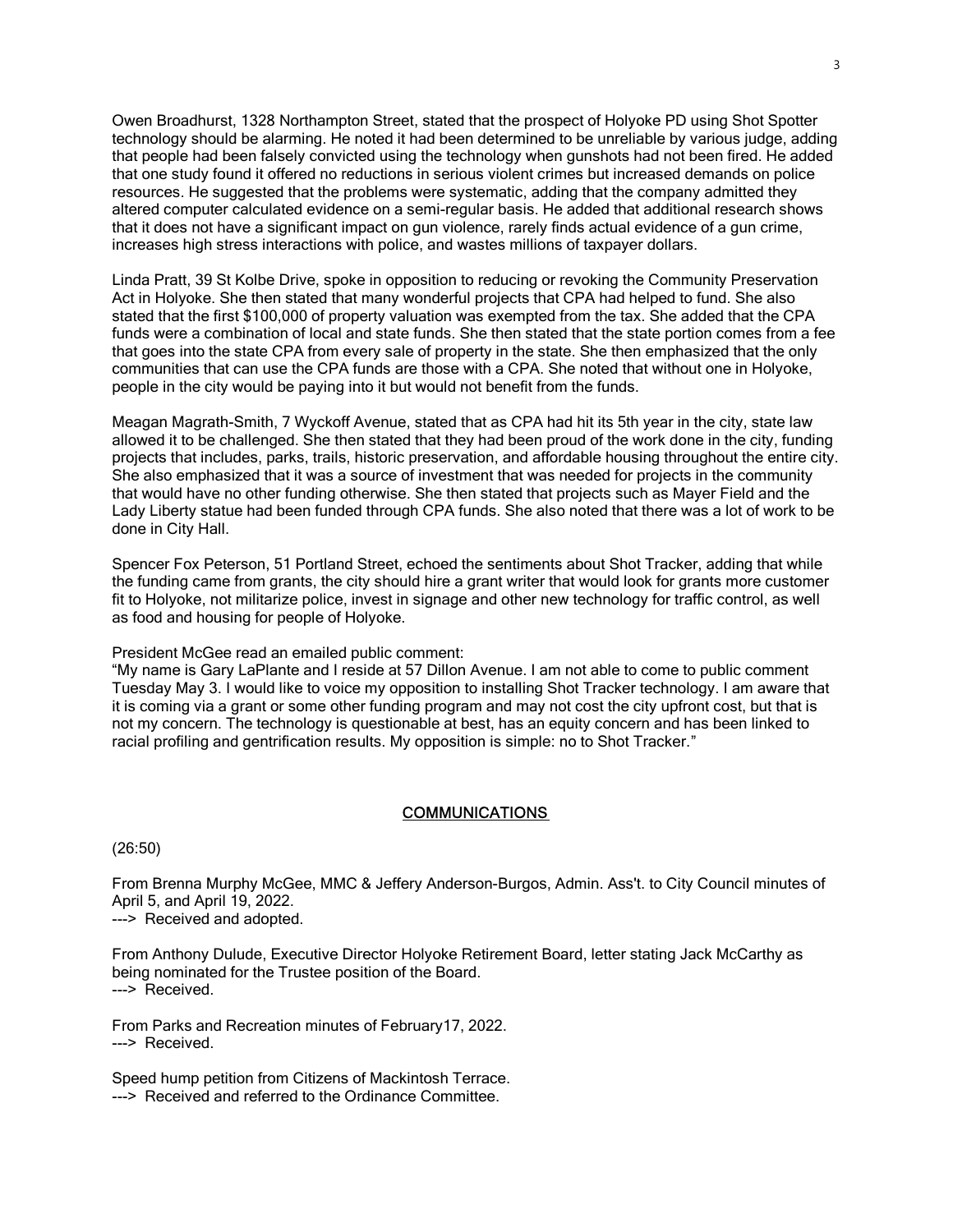# **PETITIONS**

Motion was made and seconded to suspend the necessary rules to take up items 7, 8, and 9 as a package.

Petition of First Congregational Church of Holyoke for a zone change at 474 Pleasant St. from R-2 to B-H. ---> Received and referred to the Ordinance Committee.

Petition of Delivered, Inc. for a new special permit for a Marijuana Establishment at 101 North bridge St. ---> Received and referred to the Ordinance Committee.

Petition of Steven Chen for a new special permit for a Marijuana Establishment (MME) at 20 Hadley Mills Rd.

---> Received and referred to the Ordinance Committee.

# PRESIDENT 'S REPORT

(29:45)

President McGee stated that Gary Rome was celebrating his businesses 25th anniversary, and that there would be an order to present a proclamation.

He then stated that there would be a memorial service for Jim Jackowski at the Merry-Go-Round on May 13th.

He also stated that he has sent in information to the vendor for the previous term's Council pictures, adding that it should allow for their to be a print prepared.

He stated that the Public Safety Committee would be holding a meeting on May 9th at the Senior Center to discuss information about trees and sidewalks with the HG&E.

He stated that Holyoke Community College would begin celebrating their 75 anniversary the following day.

He then announced that Holyoke would hold its fireworks display on June 24th at 6pm, with a rain date of June 25th.

He then stated that the mayor was finalizing the budget and would plan to give a State of the City address as well as present his budget to the City Council on May 12th.

Councilor Bartley asked for the Public Safety Committee hold off on taking up any of his orders until a following meeting that would be held at City Hall. He asked if the meeting the following week was only to discuss the topics with HG&E.

President McGee clarified they were only meeting for the one order.

Councilor Jourdain recognized Sister Mary Cecilia from the Sisters of Providence who had just celebrated her 95th birthday. He stated that she spent her life serving the people of Holyoke in carious capacity's, including records room at Providence Hospital, ministry at Out Lady of Guadeloupe, as well as at Providence Place.

Councilor McGiverin stated that the service for Jim Jackowski would be a celebration of his service at the Merry-Go-Round for 25 years. He then stated that the Merry-Go-Round would be the recipient of the Holyoke Bar Association's golf tournament to be held on August 15th. He noted they had done wonderful work for many organizations throughout the city.

## REPORTS OF COMMITTEES

(33:50)

The Committee on Ordinance to whom was referred an order From Megan Seiler, Director Wistariahurst Museum regarding Office Assistant Position reclassification from W-2 to W-7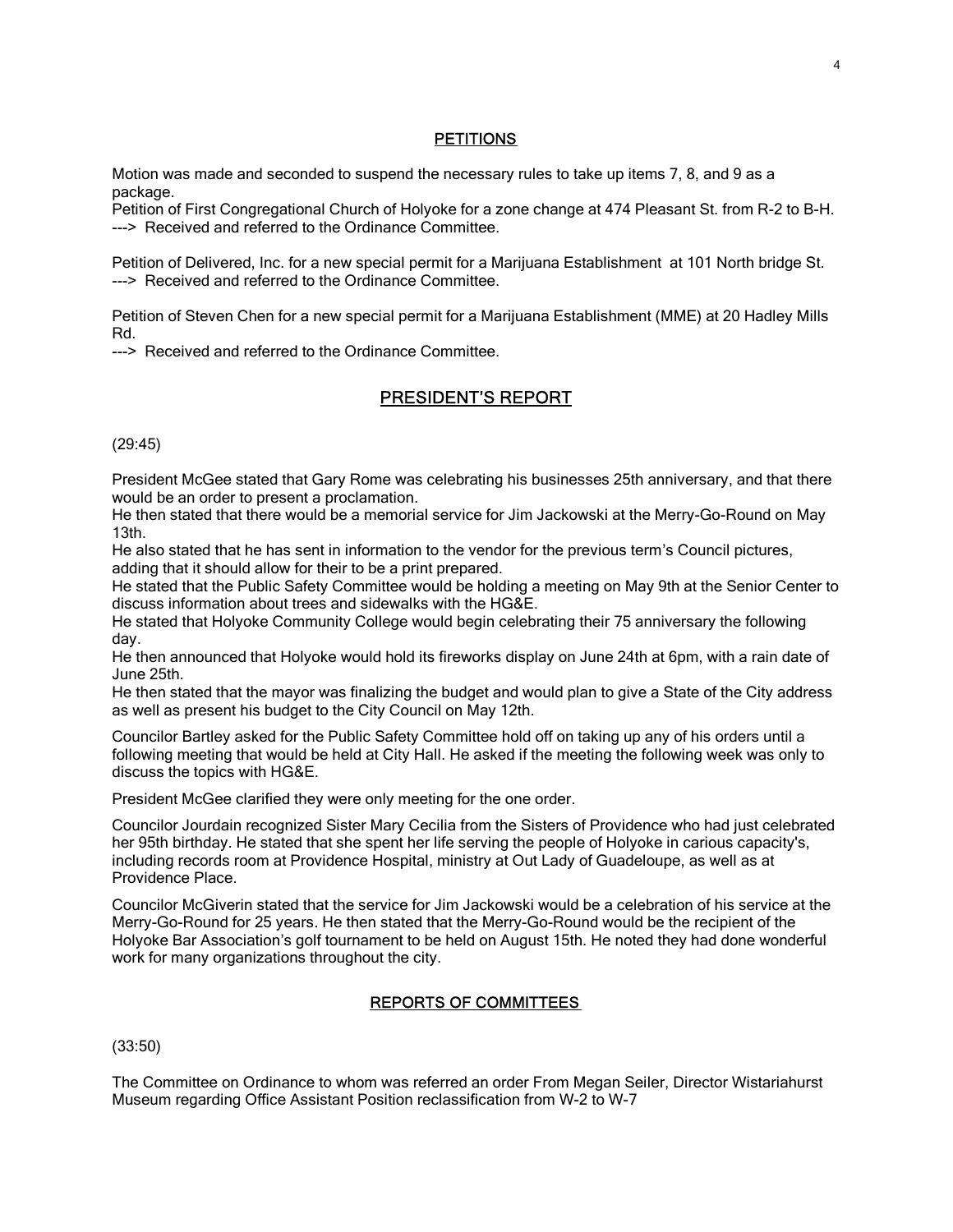have considered the same and Recommended that the order be adopted.

Committee Members: Linda L. Vacon Jose Maldonado-Velez Kocayne Givner Kevin A Jourdain Israel Rivera\_I

UNDER DISCUSSION:

Councilor Vacon stated that she had learned the position was not set in the ordinances. She then stated that it had been referred to the Ordinance Committee with the belief that it was. She then asked what the proper way to proceed would be.

President McGee stated it would be a vote of the Council to change the reclassification from W-2 to W-7.

Councilor Vacon stated that the change had already been negotiated and approve by the mayor. She stated she understood matter was closed unless an order for a transfer to cover the salary was to be filed at a future meeting.

Motion was made and seconded to suspend the necessary rules to allow Atty Bissonnette to address the Council.

Atty Bissonnette stated that the position under contract would be best handled by receipt of a memorandum of understanding. He stated that would satisfy the obligation to notify the Council.

Councilor Vacon made a motion to receive the MOU.

Councilor McGiverin stated that it had been a tradition to put classification in ordinances for the purposes of perpetuity. He then stated that MOU's were traditionally referred to Finance, adding that it would still be subject to an appropriation vote due its impact on future budgets.

Councilor Vacon stated that prior to the communication that day, the committee had recommended adopting the reclassification.

President McGee noted that in looking in the budget book, the position was not listed as an ordinance position.

Councilor McGiverin suggested putting the position into ordinance form, adding that there would still need to be an appropriation.

President McGee stated that such an appropriation was not yet before the Council.

Councilor McGiverin stated that the Council does not vote on an MOU.

President McGee suggested that the motion would be to receive.

---> Report of Committee received and recommendation adopted.

Motion was made and seconded to suspend the necessary rules to take up items 10B, 10C, 10D, and 10E as a package.

The Committee on Ordinance to whom was referred an order Petition of 876 Grow Inc. for a Marijuana and Cultivation Establishment at 360 Race St.

have considered the same and Recommended that the order be adopted with the following conditions: 1. That the owner of the building always pay the commercial property tax rate to the extent allowed by federal, state, and local laws for the duration of the Special Permit.

2. That the business retains a minimum 30% Holyoke residents for non-security jobs.

3. That the hiring preference be given to security personnel that are retired Holyoke police or are a retired member of another police department that now lives in the city of Holyoke.

4. There shall be no marijuana consumption allowed on site.

5. That the hours of operation be set according to City ordinances.

6. That the applicant must abide by Massachusetts General Laws and guidance's from the Cannabis Control Commission.

7. That the petitioner/applicant shall conform with city and state health laws, rules, and regulations,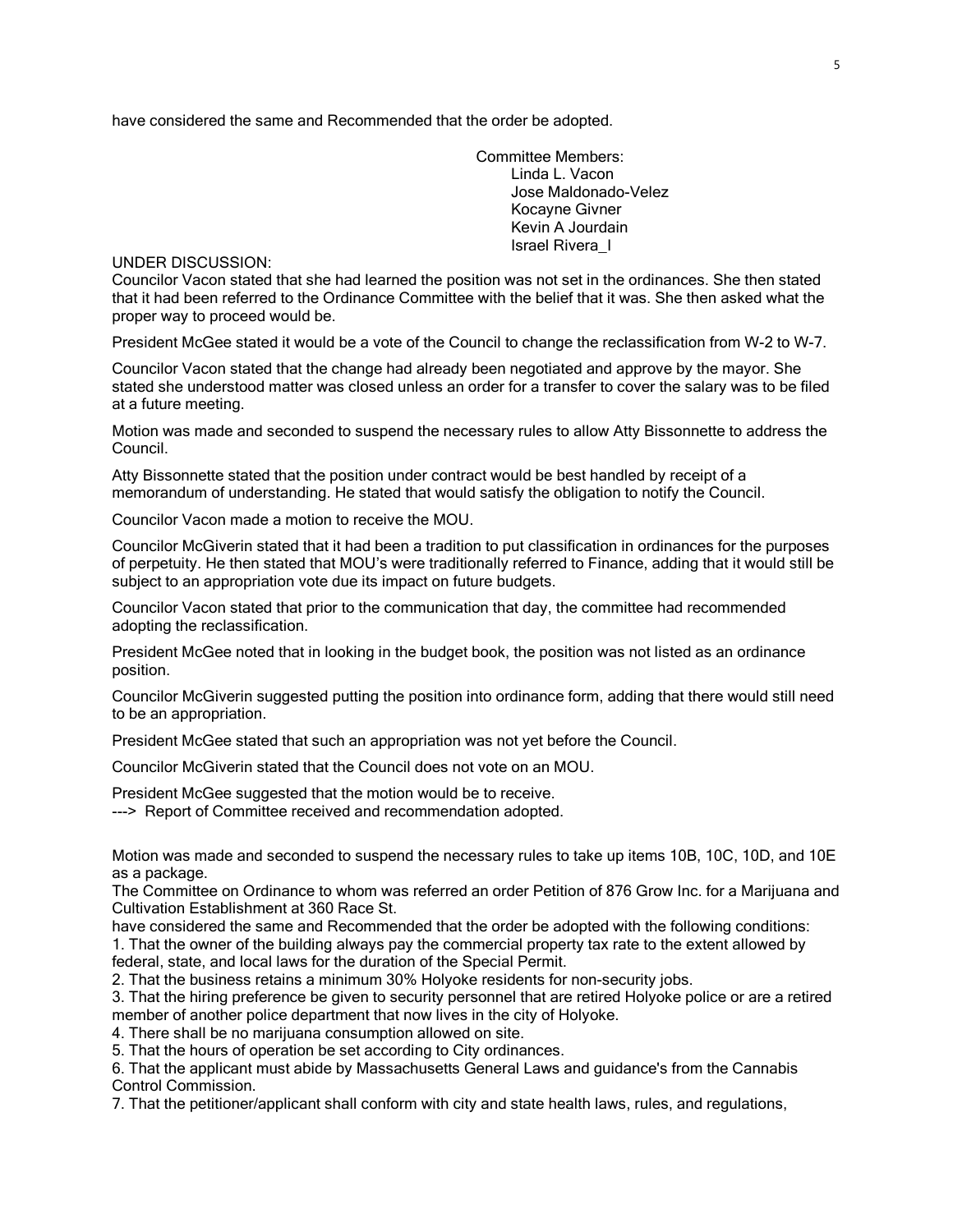including odor nuisance controls, for the duration of the permit. .

Committee Members: Linda L. Vacon Jose Maldonado-Velez Kocayne Givner Kevin A Jourdain Israel Rivera\_I

---> Report of Committee received and Adopted on a call of the roll of the yeas and nays --Yeas 11--Nays 0--Absent 1 (Maldonado-Velez). Councilor Murphy-Romboletti did not vote or participate in discussion on this item.

Approved by the Mayor.

The Committee on Ordinance to whom was referred an order Petition of GreenGrab, Inc. for a special permit to operate a Marijuana Delivery Operator at 620 Beaulieu St

have considered the same and Recommended that the order be adopted with the following conditions: 1. That the owner of the building always pay the commercial property tax rate to the extent allowed by federal, state, and local laws for the duration of the Special Permit.

2. That the business retains a minimum 30% Holyoke residents for non-security jobs.

3. That the hiring preference be given to security personnel that are retired Holyoke police or are a retired member of another police department that now lives in the city of Holyoke.

4. There shall be no marijuana consumption allowed on site.

5. That the hours of operation be set according to City ordinances.

6. That the applicant must abide by Massachusetts General Laws and guidance's from the Cannabis Control Commission.

7. That the petitioner/applicant shall conform with city and state health laws, rules, and regulations, including odor nuisance controls, for the duration of the permit.

8. That the applicant be in compliance with the March 22, 2022 letter from the Planning Department.

Committee Members: Linda L. Vacon Jose Maldonado-Velez Kocayne Givner Kevin A Jourdain Israel Rivera\_I

---> Report of Committee received and Adopted on a call of the roll of the yeas and nays --Yeas 11--Nays 0--Absent 1 (Maldonado-Velez). Councilor Murphy-Romboletti did not vote or participate in discussion on this item.

Approved by the Mayor.

The Committee on Ordinance to whom was referred an order Petition of River Grove LLC, for a new Marijuana Establishment at 475 Canal St

have considered the same and Recommended that the order be adopted with the following conditions:

1. That the owner of the building always pay the commercial property tax rate to the extent allowed by federal, state, and local laws for the duration of the Special Permit.

2. That the business retains a minimum 30% Holyoke residents for non-security jobs.

3. That the hiring preference be given to security personnel that are retired Holyoke police or are a retired member of another police department that now lives in the city of Holyoke.

4. There shall be no marijuana consumption allowed on site.

5. That the hours of operation be set according to City ordinances.

6. That the applicant must abide by Massachusetts General Laws and guidance's from the Cannabis Control Commission.

7. That the petitioner/applicant shall conform with city and state health laws, rules, and regulations, including odor nuisance controls, for the duration of the permit.

8. That the applicant be in compliance with the March 22, 2022 letter from the Planning Department

9. The condition of the existing piping in the building is to be verified as well as the condition of the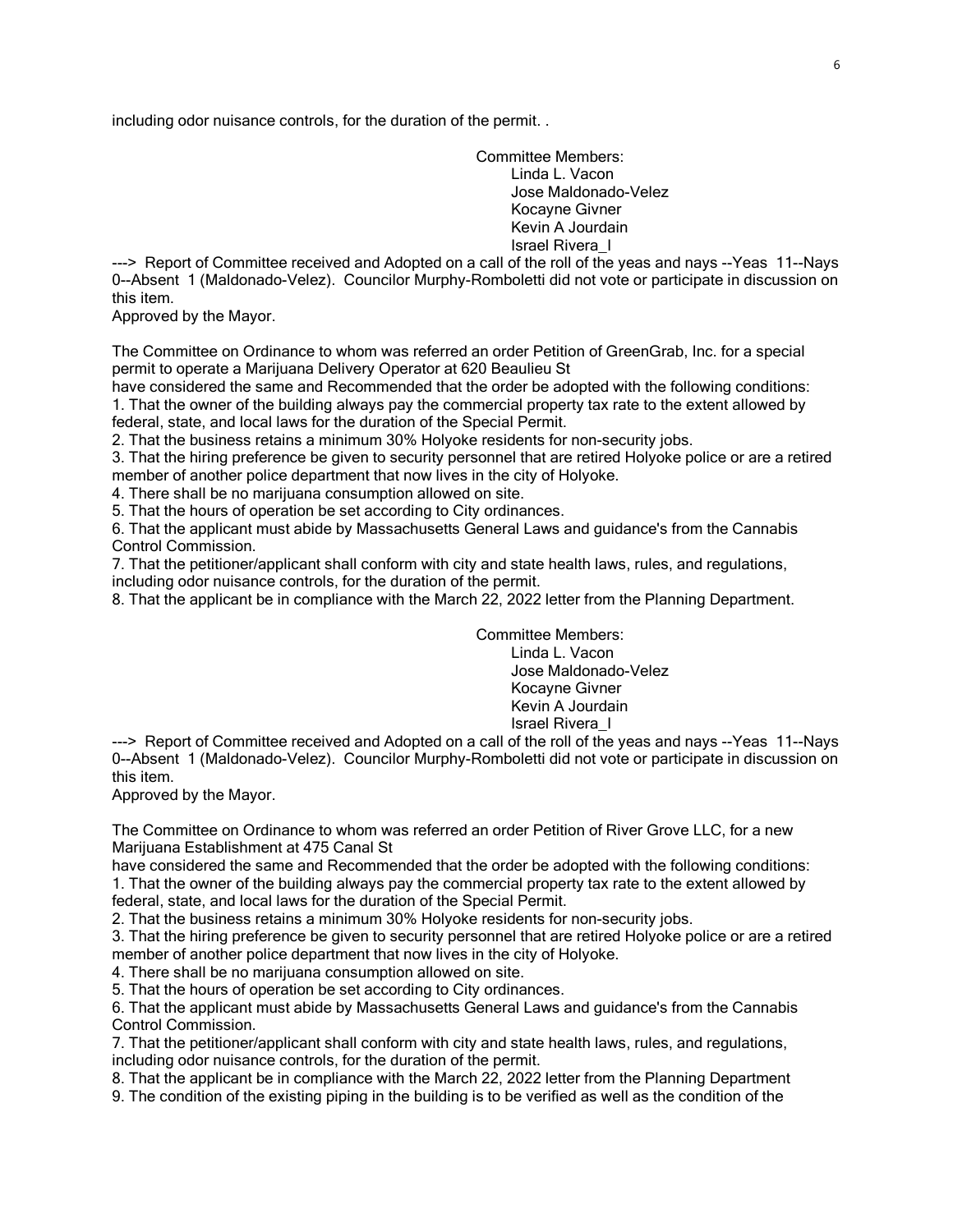existing sewer service outside the existing building. This is to be completed along with testing to confirm that all existing roof and/or storm drains have been separated from the sewer service prior to application for a building permit. .

> Committee Members: Linda L. Vacon Jose Maldonado-Velez Kocayne Givner Kevin A Jourdain Israel Rivera\_I

---> Report of Committee received and Adopted on a call of the roll of the yeas and nays --Yeas 11--Nays 0--Absent 1 (Maldonado-Velez). Councilor Murphy-Romboletti did not vote or participate in discussion on this item.

Approved by the Mayor.

The Committee on Ordinance to whom was referred an order Petition of WTM-SB LLC for a Marijuana Establishment at 120 Middle Water Street

have considered the same and Recommended that the order be adopted with the following conditions: 1. That the owner of the building always pay the commercial property tax rate to the extent allowed by federal, state, and local laws for the duration of the Special Permit.

2. That the business retains a minimum 30% Holyoke residents for non-security jobs.

3. That the hiring preference be given to security personnel that are retired Holyoke police or are a retired member of another police department that now lives in the city of Holyoke.

4. There shall be no marijuana consumption allowed on site.

5. That the hours of operation be set according to City ordinances.

6. That the applicant must abide by Massachusetts General Laws and guidance's from the Cannabis Control Commission.

7. That the petitioner/applicant shall conform with city and state health laws, rules, and regulations, including odor nuisance controls, for the duration of the permit. .

Committee Members:

Linda L. Vacon Jose Maldonado-Velez Kocayne Givner Kevin A Jourdain Israel Rivera\_I

---> Report of Committee received and Adopted on a call of the roll of the yeas and nays --Yeas 11--Nays 0--Absent 1 (Maldonado-Velez). Councilor Murphy-Romboletti did not vote or participate in discussion on this item.

Approved by the Mayor.

## UNDER DISCUSSION:

Councilor Vacon stated that each application had an average of 3 public hearings. She then stated they were all vetted and that the Planning Department did a thorough review of each.

---> Report of Committee received and Adopted on a call of the roll of the yeas and nays--Yeas 11--Nays 0--Absent 1 (Maldonado Velez)--Abstain 1 (Murphy-Romboletti).

(44:00)

Councilor McGiverin stated that items 11A, 11B, 11C, and 11E stayed in committee.

The Committee on Finance to whom was referred an order From Mayor Joshua A. Garcia, letter regarding free cash calculations for fiscal year 2022

have considered the same and Recommend the order has been complied with.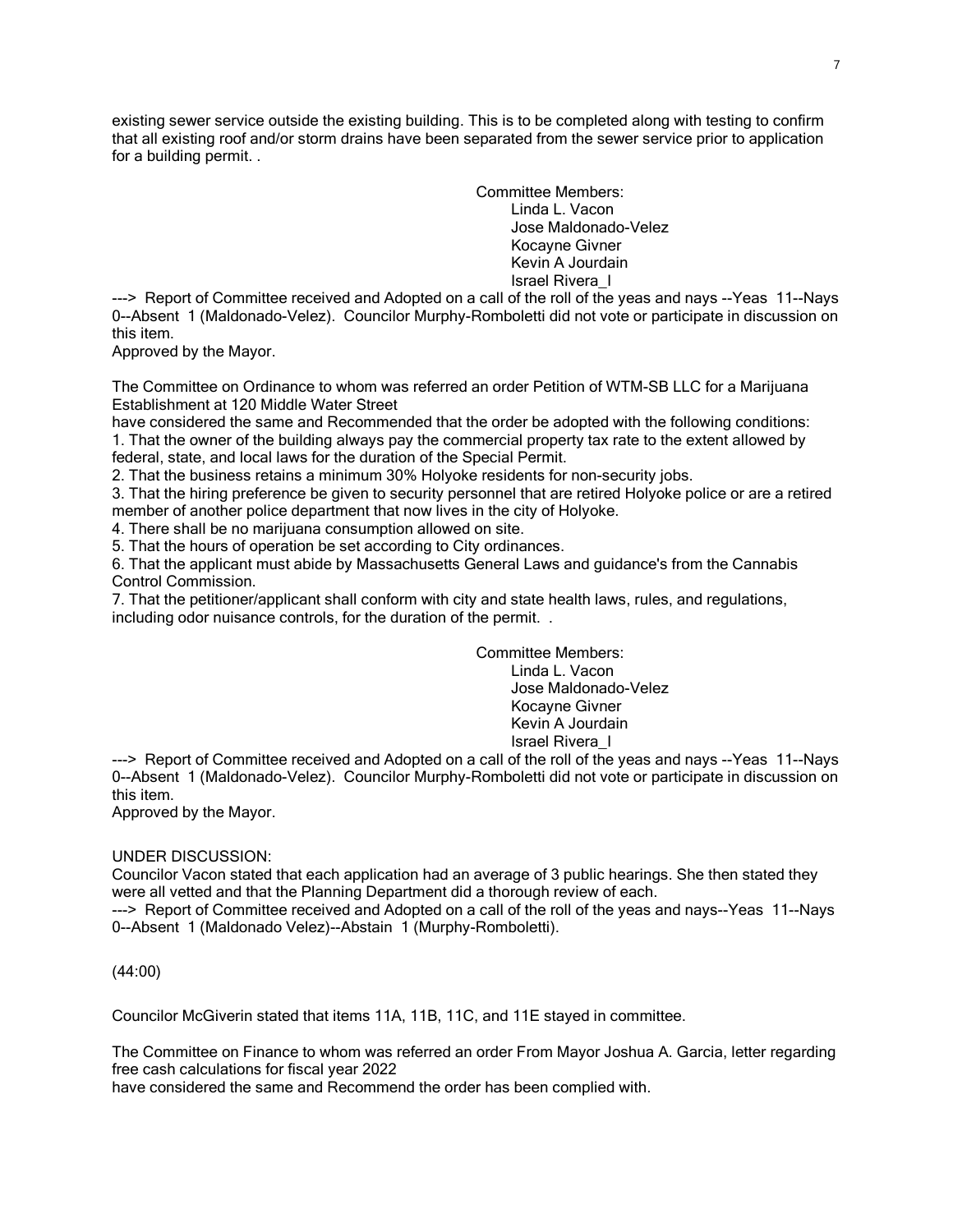Committee Members: Joseph McGiverin Kevin A Jourdain Will Puello Juan . Anderson-Burgos Peter Tallman

#### UNDER DISCUSSION:

Councilor McGiverin stated that the free cash was one of the better amounts in the last few years. He also stated there were no new deficits to report, adding there were some from previous years. He then stated the amount for certification was \$2,382,098. He then stated that the mayor provided some plans for use of the funds, adding that this discussion would come at a later date when requests for appropriation come before the Council. He noted that nothing can be done with the funds until the state gives their approval of the figure. He also emphasized that there had been an effort by the School Department to correct many of the past issues with their deficits. He also emphasized that there were additional questions to be asked about the accounting explanations. He also noted that they learned deficits do not actually go away until funds are appropriated.

Councilor Jourdain stated that there would be another procedural step to bring in an appropriation from the general fund to pay into the deficit, otherwise it would remain on the books the following year. He then commended the mayor for attending all of their meetings. He then stated that the mayor discussed adding a comptroller to help reconcile the several hundred grant funds the city has and improve the internal control structure. He also noted that the mayor was planning to start making principal appropriations into the general stabilization fund, adding that this was welcome to those who have been advocating for this for many years. He noted there had not been deposits into this fund since 1999. ---> Report of Committee received and recommendation adopted.

The Committee on Finance to whom was referred an order From Tanya Wdowiak, City Auditor, Free cash certification calculations for fiscal year 2022

have considered the same and Recommend the order has been complied with.

Committee Members: Joseph McGiverin Kevin A Jourdain Will Puello Juan . Anderson-Burgos Peter Tallman

---> Report of Committee received and recommendation adopted.

The Committee on Finance to whom was referred an order that in accordance with M.G.L. Chapter 44 Sec. 53A, the City Council hereby accepts the provisions of the "AUTOMATED EXTERNAL DEFIBRILLATOR EQUIPMENT PROGRAM, \$2,420.42, NO MATCH" grant and authorizes the establishment of a Fund or other method appropriate for the accounting of the receipts and expenditures of all resources associated with the administration of said grant (Recommended by the Mayor)

have considered the same and Awaiting disposition.

Committee Members: Joseph McGiverin Kevin A Jourdain Will Puello Juan . Anderson-Burgos Peter Tallman

UNDER DISCUSSION:

Councilor McGiverin stated that the no match grant would buy one automated external defibrillator, adding that it would be the first for the department.

---> Report of Committee passed two readings and Adopted on a call of the roll of the yeas and nays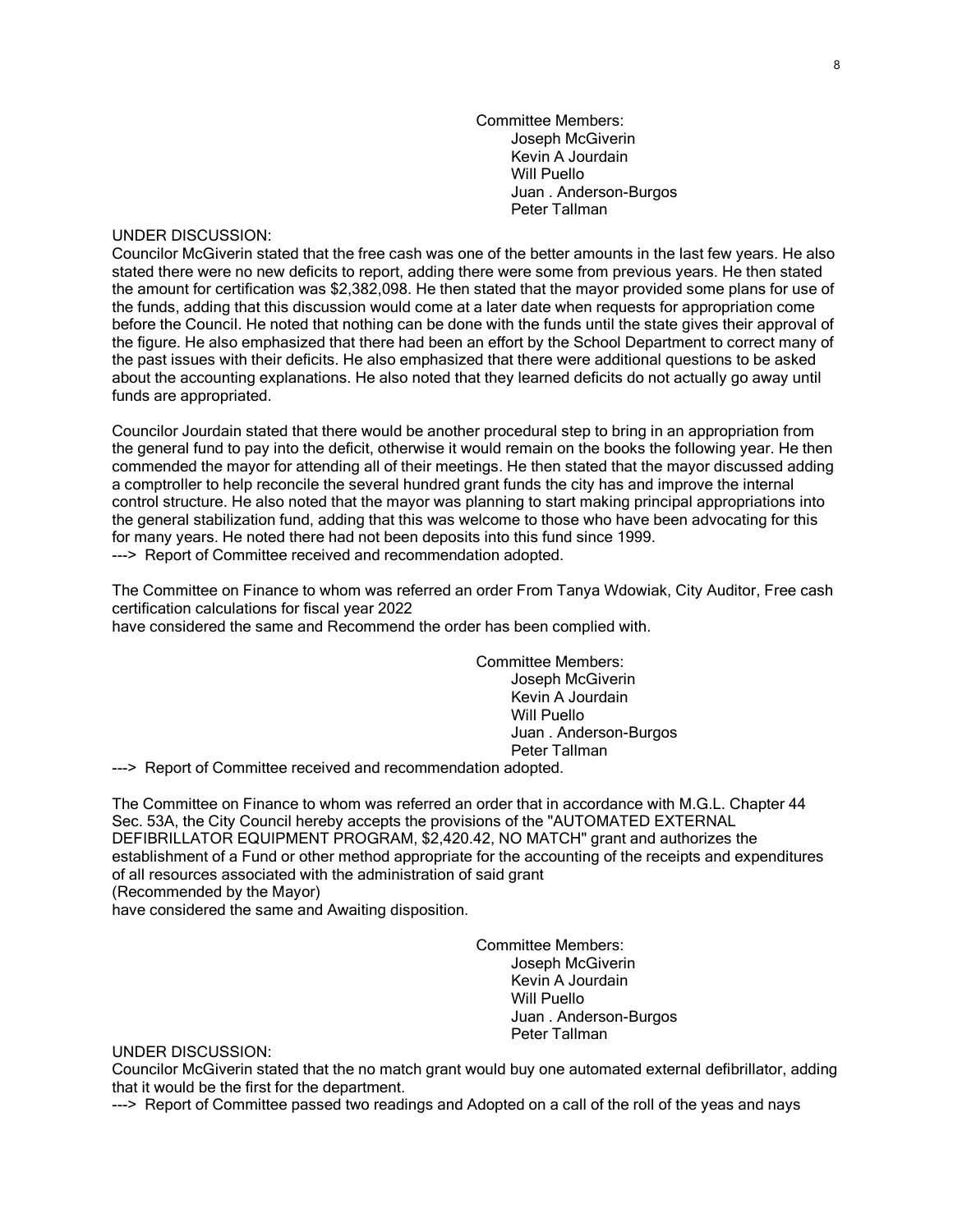--Yeas 12--Nays 0--Absent 1 (Maldonado-Velez). Approved by the Mayor.

The Committee on Finance to whom was referred an order that the city council work on developing a system similar to how CPA funds are collected and disbursed with Host Community Agreement monies related to the cannabis industry. Ideally composed of residents, service providers and businesses located within wards 1 & 2.

have considered the same and Awaiting disposition.

Committee Members: Joseph McGiverin Kevin A Jourdain Will Puello Juan . Anderson-Burgos Peter Tallman

UNDER DISCUSSION:

Councilor McGiverin stated that the maker was planning some replacement orders and other steps to be put in place.

---> Given leave to withdraw by maker.

The Committee on Finance to whom was referred an order That the Office of Planning and Economic Development be invited to discuss the reasons behind the absence of medical marijuana providers in the city, the original intended reason for cannabis legalization. The goal of this discussion is to come up with a viable pathway to provide this service for residents so they may enjoy their tax benefits and have their medical needs fulfilled. If a plan is already underway this discussion will inform residents of their upcoming benefits

have considered the same and Recommend the order has been complied with.

Committee Members: Joseph McGiverin Kevin A Jourdain Will Puello Juan . Anderson-Burgos Peter Tallman

UNDER DISCUSSION:

Councilor McGiverin stated the intent of the order was to get the status of medical marijuana in the city. He stated that they learned that one of the members of the state boards that oversees marijuana is a Holyoke resident. He added that one company was about to open for medical purposes that summer. He noted that medical and recreational marijuana products must be separated, call a flexible counter. Councilor Puello expressed appreciation for the explanation, adding that the key takeaway was the medical marijuana establishment opening over the summer.

---> Report of Committee received and recommendation adopted.

Motion was made and seconded to suspend the necessary rules to take up items 11I and 11J as a package.

The Committee on Finance to whom was referred an order that there be and is hereby appropriated by transfer in the fiscal year 2022, ONE HUNDRED FIFTY THOUSAND AND 00/100 Dollars (\$150,000.00) as follows:

FROM: 8815-59710 CANNABIS STABILIZATION \$150,000.00 TOTAL: \$150,000.00 TO: 19442-57805 CANNABIS SCHOLARSHIPS \$150,000.00 XXXXX-XXXXX HOLYOKE COMMUNITY COLLEGE XXXXX XXXXX-XXXXX HOLYOKE RESIDENTS SCHOLARSHIPS XXXXX XXXXX-XXXXX TO THE CANNABIS EDUCATION PROGRAM XXXXX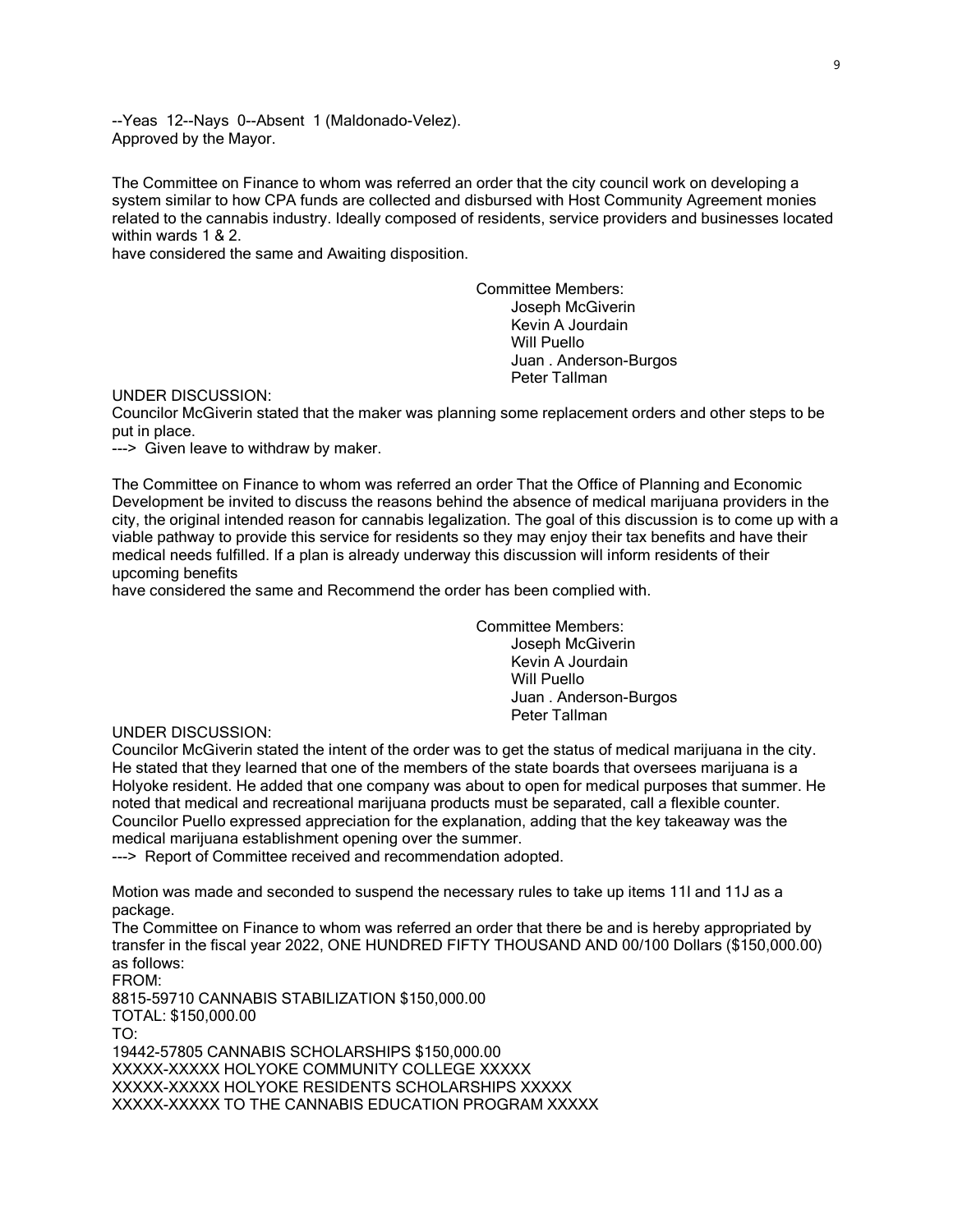XXXXX-XXXXX & UP TO 15% FOR MARKETING XXXXX TOTAL: \$150,000.00

have considered the same and Recommend the order be referred back to the Auditor.

Committee Members: Joseph McGiverin Kevin A Jourdain Will Puello Juan . Anderson-Burgos Peter Tallman

---> Report of Committee received and recommendation adopted.

The Committee on Finance to whom was referred an order that there be and is hereby appropriated by transfer in the fiscal year 2022, TWELVE THOUSAND SIX HUNDRED NINETY AND 00/100 Dollars (\$12,690.00) as follows:

FROM: 8815-59710 CANNABIS STABILIZATION \$12,690.00 TOTAL: \$12,690.00 TO: 19441-51101 CANNABIS LIAISON \$12,690.00 XXXXX-XXXXX SUPPORT OPED STAFF COORDINATING XXXXX XXXXX-XXXXX INTERNAL OPERATIONS, TRACK CURRENT XXXXX XXXXX-XXXXX STATE LAW & MONITOR SPECIAL LICENSE XXXXX XXXXX-XXXXX HOLDERS 3/28/2022 TO END OF FY2022 XXXXX TOTAL: \$12,690.00

have considered the same and Recommend the order be returned to the Auditor.

Committee Members: Joseph McGiverin Kevin A Jourdain Will Puello Juan . Anderson-Burgos Peter Tallman

UNDER DISCUSSION:

Councilor McGiverin stated that on the use for scholarship, there was pending advice from the Law Department and the state on the proper use of the funds. He then stated that on the topic of paying for a liaison, the Planning Department was working on changing the descriptions of one of the department's positions and possibly using impact money to pay for part of the salary. He stated that the current amount was around \$2 million, adding that there would be a request from the mayor to add around \$1.5 million from the general fund into the impact fee stabilization fund to pay back what should have gone in there. He stated that the orders were being returned to the Auditor because the funds would have to be spent in the same fiscal year as when they are appropriated.

---> Report of Committee received and recommendation adopted.

The Committee on Finance to whom was referred an order that there be and is hereby appropriated by transfer in the fiscal year 2022, TWELVE THOUSAND TWO HUNDRED EIGHTY FIVE AND 45/100 Dollars (\$12,285.45) as follows: FROM: 11411-51101 ASSESSOR \$12,285.45 TOTAL: \$12,285.45 TO: 11412-53010 PROFESSIONAL ASSESSMENT \$11,917.45 11412-53030 PRINTING/BINDING 368.00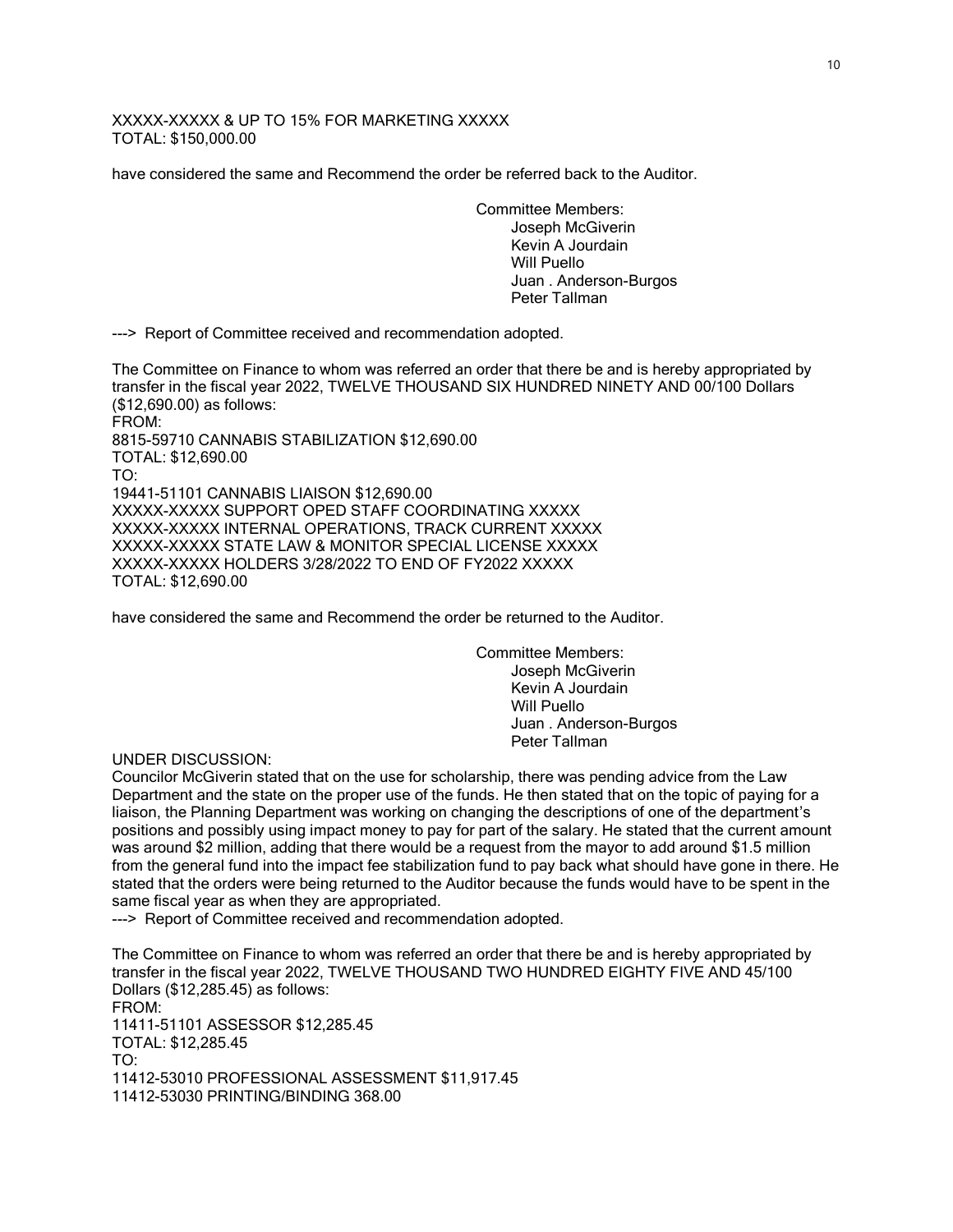TOTAL: \$12,285.45 (Recommended by the Mayor) have considered the same and Awaiting disposition.

> Committee Members: Joseph McGiverin Kevin A Jourdain Will Puello Juan . Anderson-Burgos Peter Tallman

UNDER DISCUSSION:

Councilor McGiverin stated that the position of Chief Assessor needed to be filled, noting that Deb Brunelle had moved up into the position when Tony Dulude left. He then stated that the assessment of property was ongoing, adding that overall certification had transitioned from being every 3 years to every 5 years. He also stated that the office was using Mayflower to help with the assessment. He then noted that questions were asked on the ability of Mayflower to help with abatement, such as with the mall. He noted that it was a major issue to reckon with locally and nationally. He then stated that the surplus was due to the position being vacant and was used to cover a shortage in the printing and binding line item.

Councilor Jourdain emphasized that the valuation of the mall had gone down by over \$100 million, with a loss of \$4 million in tax revenue to the city. He then commended the plan to hire professional services to assure the city is fairly represented in abatement requests from the mall and make sure the city's financial interests are protected. He noted that large companies such as the mall have large firms supporting their positions going up against the assessors of the city without the same level of representation. He questioned the validity of a 50% decrease in the valuation of the mall. He then emphasized that the city needed to have adequate backup in abatement requests and potential appeals.

---> Report of Committee passed two readings and Adopted on a call of the roll of the yeas and nays --Yeas 12--Nays 0--Absent 1 (Maldonado-Velez).

Approved by the Mayor.

The Committee on Finance to whom was referred an order that there be and is hereby appropriated by transfer in the fiscal year 2022, TWENTY FIVE THOUSAND AND 00/100 Dollars (\$25,000.00) as follows: FROM:

15432-57700 VETERANS BENEFITS \$25,000.00 TOTAL: \$25,000.00 TO: 16502-52500 R&M FIELDS \$25,000.00 TOTAL: \$25,000.00 (Recommended by the Mayor) have considered the same and Awaiting disposition.

> Committee Members: Joseph McGiverin Kevin A Jourdain Will Puello Juan . Anderson-Burgos Peter Tallman

# UNDER DISCUSSION:

Councilor McGiverin noted the transfer was an unusual transfer from one department to another. He then stated that the Veterans Services line surplus was due the current year's budget having been based on the previous when there was a greater demand for the types of veteran benefits covered by the budget line, adding that the greater need was related to Covid as well as an influx of qualified veterans. He then stated that the request for a new field conditioner to work on city parks.

Councilor Tallman emphasized that some of the decrease in the need for veterans benefits was due to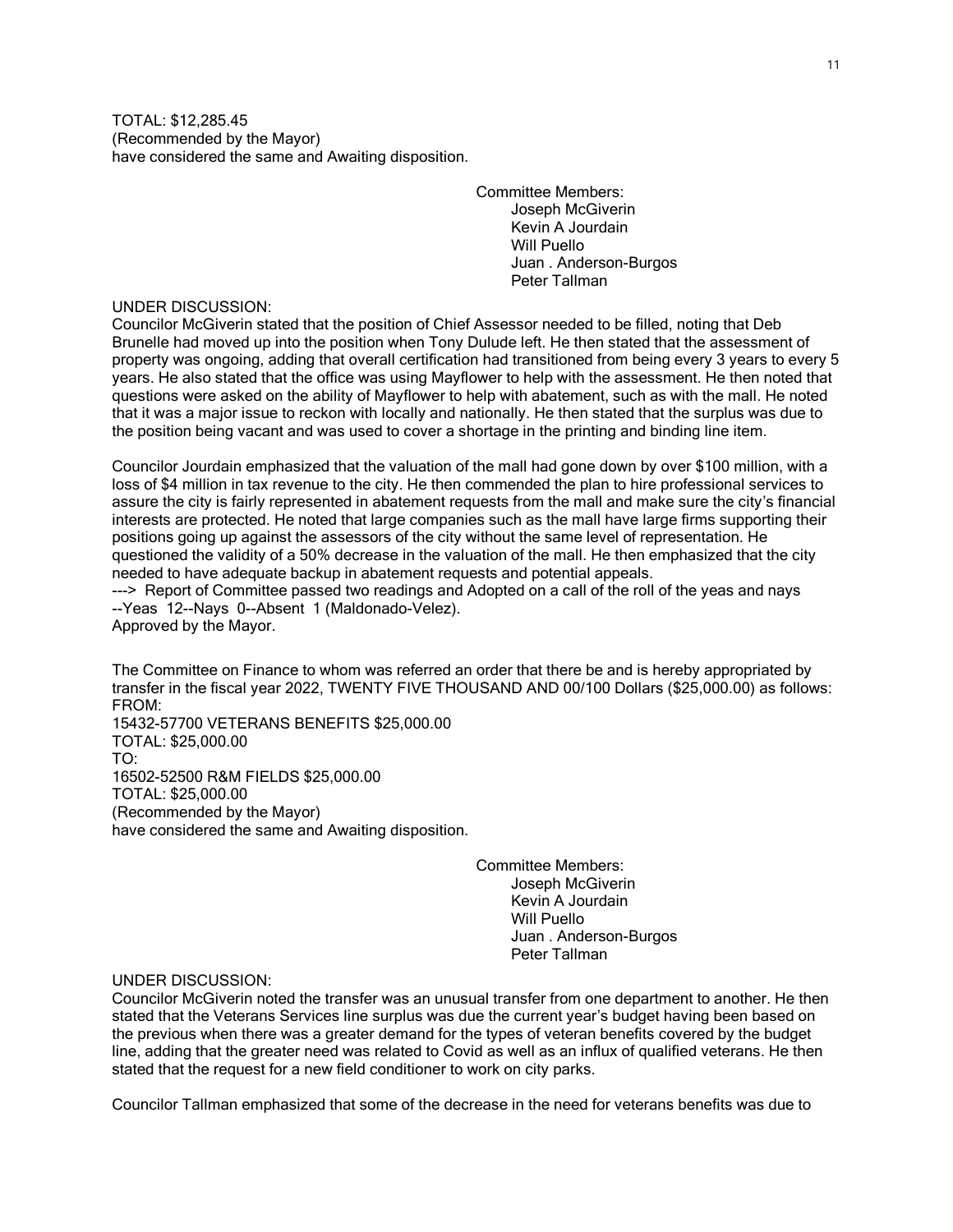qualified veterans either moving out of the area or finding resources through other means. ---> Report of Committee passed two readings and Adopted on a call of the roll of the yeas and nays --Yeas 12--Nays 0--Absent 1 (Maldonado-Velez). Approved by the Mayor.

The Committee on Finance to whom was referred an order that there be and is hereby appropriated by transfer in the fiscal year 2022, TWO HUNDRED FIFTY FIVE THOUSAND AND 00/100 Dollars (\$255,000.000) as follows: FROM: 12101-51107 PATROLMEN \$215,000.00 12101-51105 SERGEANTS 25,000.00 12101-51201 MATRONS 15,000.00 TOTAL: \$255,000.000 TO: 12102-52500 R&M BUILDING \$245,000.00 12102-55860 PERSONNEL EQUIPMENT 10,000.00 TOTAL: \$255,000.00 (Recommended by the Mayor) have considered the same and Awaiting disposition.

> Committee Members: Joseph McGiverin Kevin A Jourdain Will Puello Juan . Anderson-Burgos Peter Tallman

#### UNDER DISCUSSION:

Councilor McGiverin stated that the surpluses were due to ongoing vacancies in the department as well as reimbursed grants that are used to cover some salaries. He also stated that during the height of Covid, many arrestees were transferred to Ludlow leading to less need for per diem payments to matrons. He then stated that the funds would purchase cell upgrades, cameras in the cells for the safety of officers and arrestees, as well as updating of keypads. He also stated that the evidence room was very high with storage on the top shelves requiring an elevator to reach those shelves safely. He also noted that the cost of the equipment were on a state list of vendors, meaning that the city was not required to put out an RFP.

---> Report of Committee passed two readings and Adopted on a call of the roll of the yeas and nays --Yeas 12--Nays 0--Absent 1 (Maldonado-Velez). Approved by the Mayor.

The Committee on Finance to whom was referred an order that there be and is hereby appropriated by transfer in the fiscal year 2022, TWO THOUSAND DOLLARS AND 00/100 Dollars (\$2,000.00) as follows: FROM:<br>12401-51201 PROP MAINT/DEMO SUPERVISOR \$2,000.00 TOTAL: \$2,000.00 TO: 12401-51109 HEAD CLERK \$2,000.00 \$2,000.00

(Recommended by the Mayor) have considered the same and Awaiting disposition.

> Committee Members: Joseph McGiverin Kevin A Jourdain Will Puello Juan . Anderson-Burgos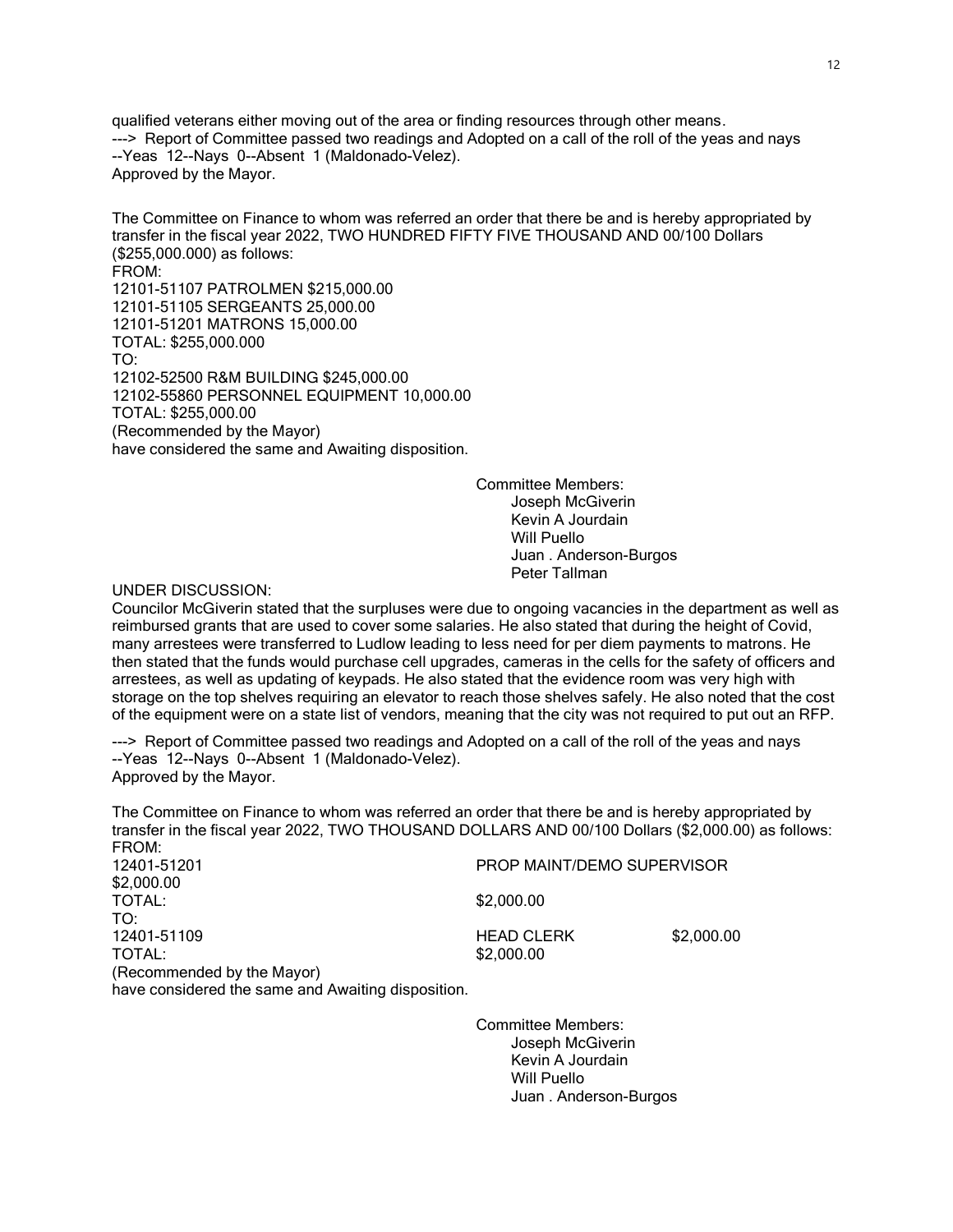## Peter Tallman

UNDER DISCUSSION:

Councilor McGiverin stated that the reason for the surplus was due to the position being vacated. He then stated that if filled, there would be enough to pay the salary for the rest of the fiscal year. He then stated that such vacancies were an ongoing issue throughout the state. He then stated that the head clerk was a part time position and that the transfer was to allow that clerk to work extra hours to compensate for the department's vacancies.

---> Report of Committee passed two readings and Adopted on a call of the roll of the yeas and nays --Yeas 12--Nays 0--Absent 1 (Maldonado-Velez). Approved by the Mayor.

The Committee on Finance to whom was referred an order TO EXPLORE THE CREATION OF A CANNABIS LIAISON TO COORDINATE INTERNAL OPERATIONS BETWEEN THE OFFICE OF PLANNING AND ECONOMIC DEVELOPMENT AND THE CITY OF HOLYOKE'S CANNABIS INDUSTRY have considered the same and Recommend the order has been complied with.

> Committee Members: Joseph McGiverin Kevin A Jourdain Will Puello Juan . Anderson-Burgos Peter Tallman

#### UNDER DISCUSSION:

Councilor McGiverin stated that they were still looking into whether cannabis impact funds could be voted on in the current fiscal year for use in the next year. He also recommended that councilors read the financial narrative on the cannabis industry that had been provided by the Planning Department. ---> Report of Committee received and recommendation adopted.

#### ORDERS AND TRANSFERS

(1:17:45)

Councilor Jourdain announced that the governor signed a law announcing Holyoke's dinosaur, Podokesaurus holyokensis, as the Official Dinosaur of the State of Massachusetts. He noted the dinosaur fossils were found at Mt Tom roughly 112 years prior. Councilor McGiverin offered a moment of levity by stating that his daughter worked in films and had expressed rumors that the next Jurassic Park would be filmed in Holyoke.

ANDERSON-BURGOS Ordered, that That a handicap sign be placed in front of 439 Beech St. for Luis A. Figueroa, placard #PL4620943.

---> Received and referred to the Ordinance Committee.

ANDERSON-BURGOS Ordered, that a DO NOT BLOCK DRIVEWAY be placed in front of the driveway located at 11 Columbus Ave. Receive and adopt. Copy DPW. ---> Received and adopted. Referred to the DPW. Approved by the Mayor.

ANDERSON-BURGOS Ordered, that a blinking stop sign be placed on Linden St at the intersection of Mac Kenzie Ave and Anderson Ave. Refer to Public Safety, Copy DPW and City Engineer. ---> Received and referred to the Public Safety Committee. Copy to DPW & Engineer.

ANDERSON-BURGOS Ordered, that we consider adding a left turn signal to traffic lights for southeast bound traffic at the intersection of West Franklin St and Beech St. It is often difficult for vehicles making a left from West Franklin St on to Beech St. This will also address the safety of our residents on the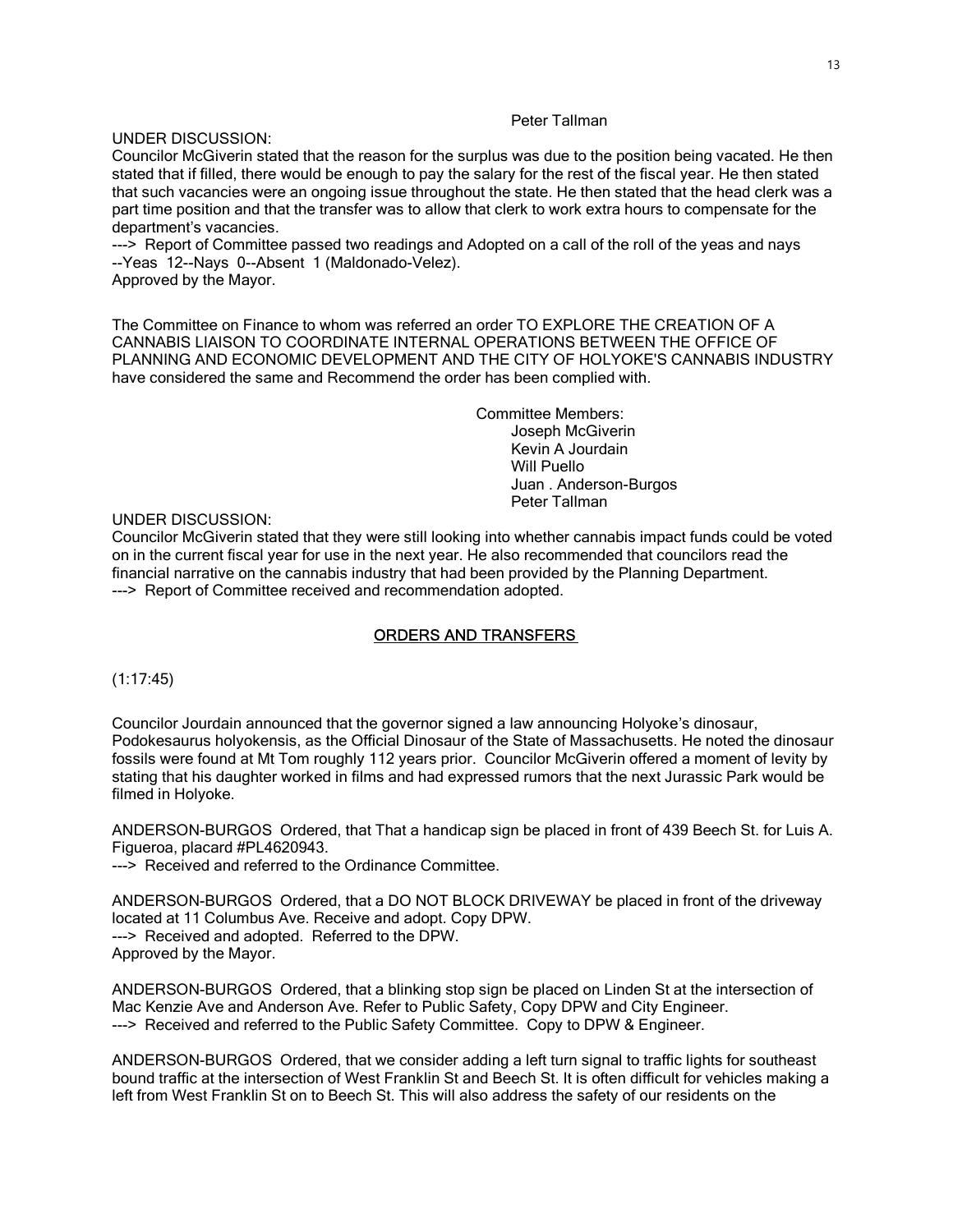crosswalks. Refer to Public Safety copy to the City Engineer and Mass DOT. Councilor Anderson-Burgos noted that this was one location that MassDOT was considering addressing

---> Received and referred to the Public Safety Committee. Copy to City Engineer and MassDOT.

ANDERSON-BURGOS Ordered, that SLOW CHILDREN AT PLAY signs be placed on at both ends of Locust St between West Franklin St and MacKenzie Ave. Receive and Adopt. Copy to DPW. Councilor Anderson-Burgos clarified that the order should be referred to the Public Safety Committee instead of being adopted right away, noting that the City Engineer sent him documentation suggesting a greater conversation should be had.

---> Received and referred to the Public Safety Committee.

ANDERSON-BURGOS Ordered, that the Ordinance Committee discuss alternatives to address vehicles parking in front of driveways. Although there is a city wide ordinance addressing the matter, it is often ignored and creates inconvenience to residents when enforcement takes time. Refer to Ordinance. Copy to DPW, City Engineer, HPD.

---> Received and referred to the Ordinance Committee. Copy to DPW, City Engineer, HPD..

Motion was and seconded to suspend the necessary rules to take up items 23, 25, and 35 as a package. BARTLEY Ordered, that The Holyoke City Council present a proclamation to the United Way of Pioneer Valley on its 100th anniversary of helping residents in Greater Holyoke. The celebration is June 2, 2022. ---> Received and adopted.

BARTLEY, McGee Ordered, that The Holyoke City Council congratulates Holyoke Community College on its 75th Anniversary with a proclamation. HCC has educated thousands and stands today as a pioneer in higher education.

---> Received and adopted.

MCGEE, Bartley Ordered, that the city council give a proclamation to Chief Przekopowski for his dedicated service to the Holyoke Fire Department and the city of Holyoke. ---> Received and adopted.

President McGee offered thanks to Patti Devine for already taking care of writing out the proclamations. Councilor McGiverin stated that the councilors paying into the Flower Fund had agreed to reimburse Ms. Devine for the cost of ink.

BARTLEY Ordered, that That speed humps be placed on Mackintosh Terr. ---> Received and referred to the Ordinance Committee.

BARTLEY, Tallman Ordered, that The mayor, DPW, HR and city forester work to find a staff person on at least a 20 hour per week schedule to maintain and plant city trees. Receive and adopt. ---> Received and adopted. Referred to the Mayor, DPW, Human Resources, Forester. Approved by the Mayor.

GIVNER Ordered, that Remove existing handicapped sign at 402 Pleasant St by request of a new resident at the same address.

---> Received and referred to the Ordinance Committee.

GIVNER Ordered, that In an effort to streamline service to residents: create language that eliminates the need for ordinance to review, and for city council to vote on, installation and removal of handicapped signs for residents with required residential and handicapped parking qualifications. ---> Received and referred to the Ordinance Committee. Copy to Law Department.

GIVNER Ordered, that Per constituent request: Please repaint lines where School St. meets Hampden, directing drivers to make a left and right turning lane. They have faded beyond usefulness. "When they were first installed they made a very positive difference.

Please update the City Council on the painting of all lines for the next City Council Meeting on May 17,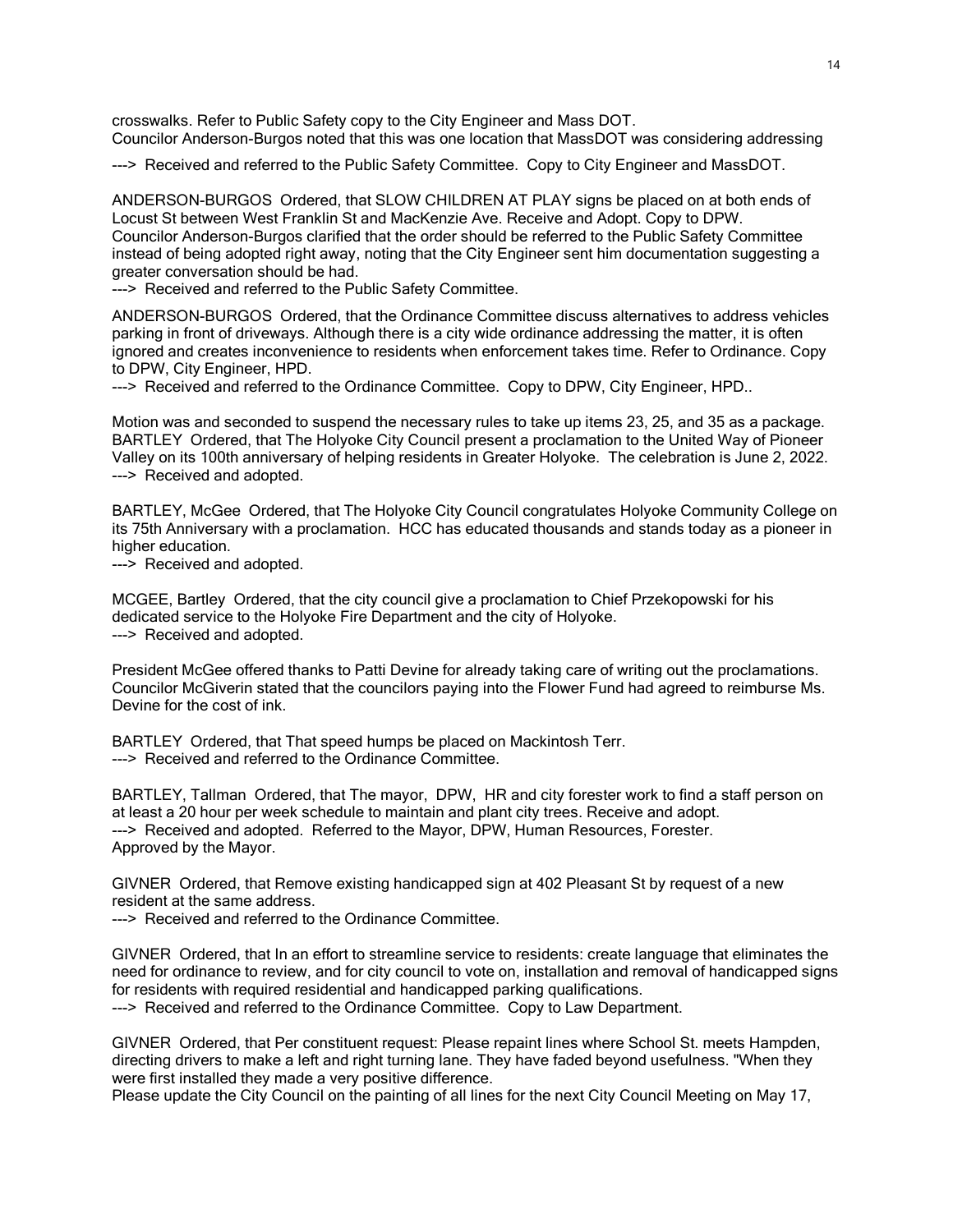2022.

Councilor Vacon made a suggestion to amend the order to request that DPW send an update to the City Council providing a schedule for repainting all lines. ---> Received and adopted.

MALDONADO-VELEZ Ordered, that we add the following committees to the City Council: Zoning Committee - dealing with zoning changes and language Public Way Committee - dealing with handicap spots, parking, and traffic ordinances Development Committee - focusing on grants and economic development ---> Received and referred to the Charter and Rules Committee.

MALDONADO-VELEZ Ordered, that Order that we rename the Joint School / City Council Committee to Youth Services Committee (or something similar) which would give that committee additional responsibilities such as making sure we comply with our CC Rule 65 that requires a Youth Ambassador to the City Council and creating opportunity for youth to be more civically involved. ---> Received and referred to the Charter and Rules Committee.

MALDONADO-VELEZ Ordered, that Order that we create an ordinance to allow backyard hens in residential zones.

---> Received and referred to the Ordinance Committee.

MCGEE Ordered, that Discussion on Michelle Lane that the city/DPW post truck restriction signs at the front of Michelle Lane.

---> Received and referred to the Ordinance Committee.

Motion was made and seconded to suspend the necessary rules to take up items 36 and 37 as a package.

MCGIVERIN Ordered, that there be and is hereby appropriated by transfer in the fiscal year 2022, TWO THOUSAND TWO HUNDRED FORTY AND 6/100 Dollars (\$2,240.06) as follows:

| FROM:<br>12201-51105 | <b>FIREFIGHTERS</b>    | TOTAL: | \$2,240.06<br>\$2,240.06 |
|----------------------|------------------------|--------|--------------------------|
| TO:<br>12201-51180   | <b>INJURED ON DUTY</b> | TOTAL: | \$2,240.06<br>\$2,240.06 |

To the City Council:

I hereby recommend the passage of the above order at the meeting of your Council to be held Tuesday, May 3, 2022.

#### Joshua A Garcia, Mayor ---> Passed two readings and Adopted on a call of the roll of the yeas and nays --Yeas 12--Nays 0--Absent 1 (Maldonado-Velez). Approved by the Mayor.

MCGIVERIN Ordered, that there be and is hereby appropriated by transfer in the fiscal year 2022, NINETEEN THOUSAND THREE HUNDRED THIRTY TWO AND 23/100 Dollars (\$19,332.23) as follows:

| FROM:       |                        |        |             |
|-------------|------------------------|--------|-------------|
| 12101-51104 | <b>LIEUTENANT</b>      |        | \$3,883.22  |
| 12101-51105 | <b>SERGEANT</b>        |        | 8,068.56    |
| 12101-51107 | <b>PATROLMEN</b>       |        | 7.380.45    |
|             |                        | TOTAL: | \$19,332.23 |
| TO:         |                        |        |             |
| 12101-51180 | <b>INJURED ON DUTY</b> |        | \$19,332.23 |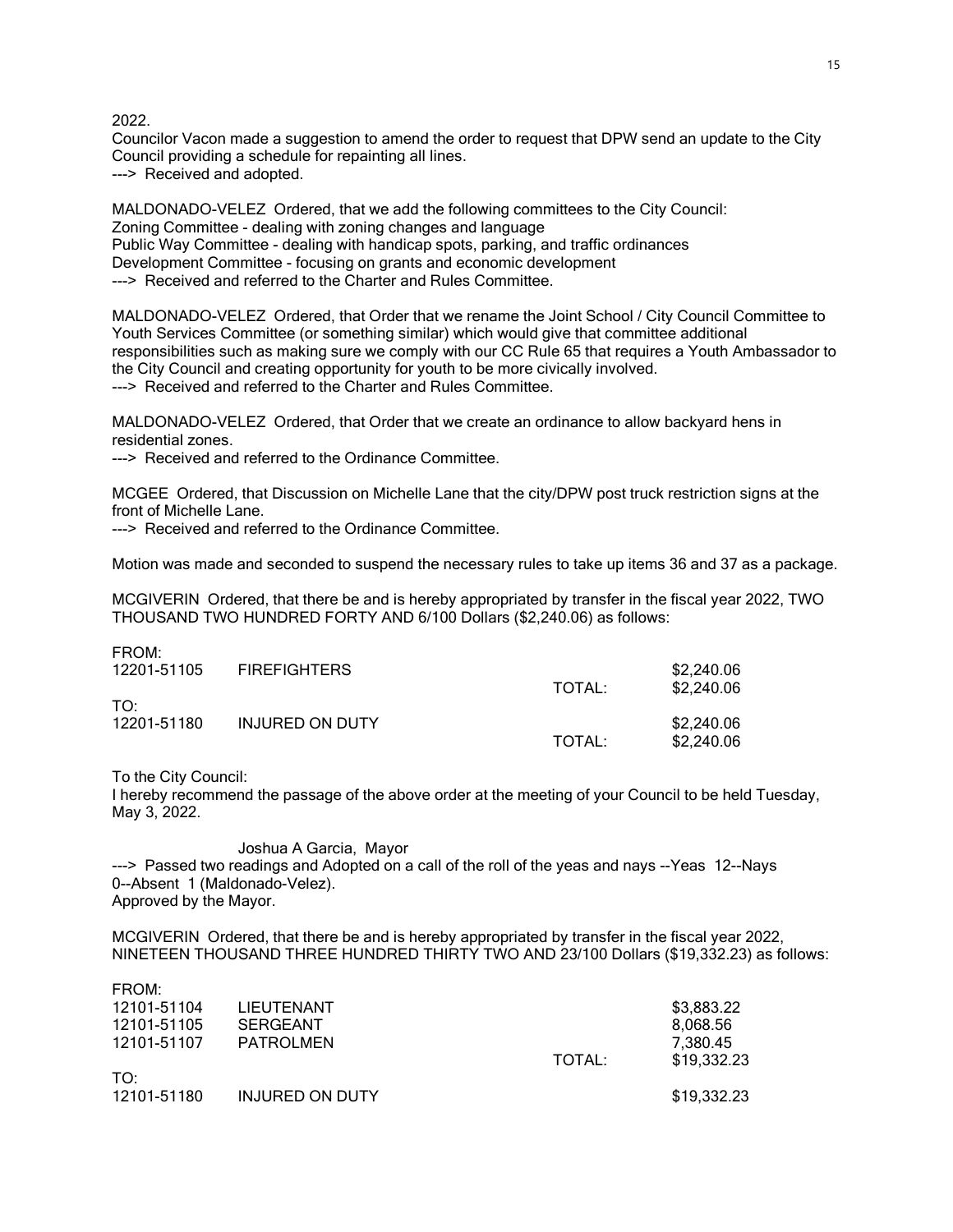#### TOTAL: \$19,332.23

#### To the City Council:

I hereby recommend the passage of the above order at the meeting of your Council to be held Tuesday, May 3, 2022.

Joshua A Garcia, Mayor

### UNDER DISCUSSION:

President McGee stated that the Fire Department transfer covered 1 employee. He then stated that the Police Department transfers covered 7 employees.

Councilor McGiverin stated that the transfers were a regular accounting step to account for public safety employees earning their salary while being out of work due to being injured on duty.

---> Passed two readings and Adopted on a call of the roll of the yeas and nays --Yeas 12--Nays 0--Absent 1 (Maldonado-Velez).

Approved by the Mayor.

MCGIVERIN Ordered, that in accordance with M.G.L. Chapter 44 Sec. 53A, the City Council hereby accepts the provisions of the "DCR URBAN & COMMUNITY FORESTRY GRANT AWARD-PUBLIC TREE INVENTORY, \$30,000, 25% IN KIND MATCH," grant and authorizes the establishment of a Fund or other method appropriate for the accounting of the receipts and expenditures of all resources associated with the administration of said grant.

#### To the City Council:

I hereby recommend the passage of the above order at the meeting of your Council to be held Tuesday, May 3, 2022.

Joshua A Garcia, Mayor ---> Received and referred to the Finance Committee.

MURPHY-ROMBOLETTI Ordered, that That the Committee on Development & Government Relations be provided a list of all special permits issued by the Council. Please include a 5 year look-back on how many permits have been issued, and a rough estimate of the total amount of staff time required to review and process these permits. Refer to the City Clerk, OPED, the Council's Administrative Assistant and Law Department.

---> Received and referred to the Development and Governmental Relations Committee. Copy to City Clerk, OPED, the Council's Administrative Assistant and Law Department. .

MURPHY-ROMBOLETTI Ordered, that That OPED and the Holyoke Redevelopment Authority attend an upcoming D&GR meeting to update the council on the Urban Renewal Plan and ongoing projects related to the plan.

---> Received and referred to the Development and Governmental Relations Committee.

PUELLO, Bartley Ordered, that That "No Engine Breaks" signs be installed at all city gateways. This will allow citing. Engine break use is not permitted in Holyoke.

Councilor Jourdain expressed that while he was supportive, he suggested proceeding with care as fire trucks use engine brakes. He suggested consideration for specie hours or locations. He noted that in coming down hills with homes, late at night, drivers should be a lot more judicious with slamming the engine brakes. He added that it may not be as big of an issue on a main road in the middle of the afternoon. He suggested sending it to committee to set up parameters for such a restriction.

Councilor Bartley asked to be added to the order. ---> Received and referred to the Ordinance Committee.

PUELLO Ordered, that That parking and other traffic lines be repainted from 598 South Summer street to 500. This will help resolve parking/spacing disputes.

---> Received and adopted.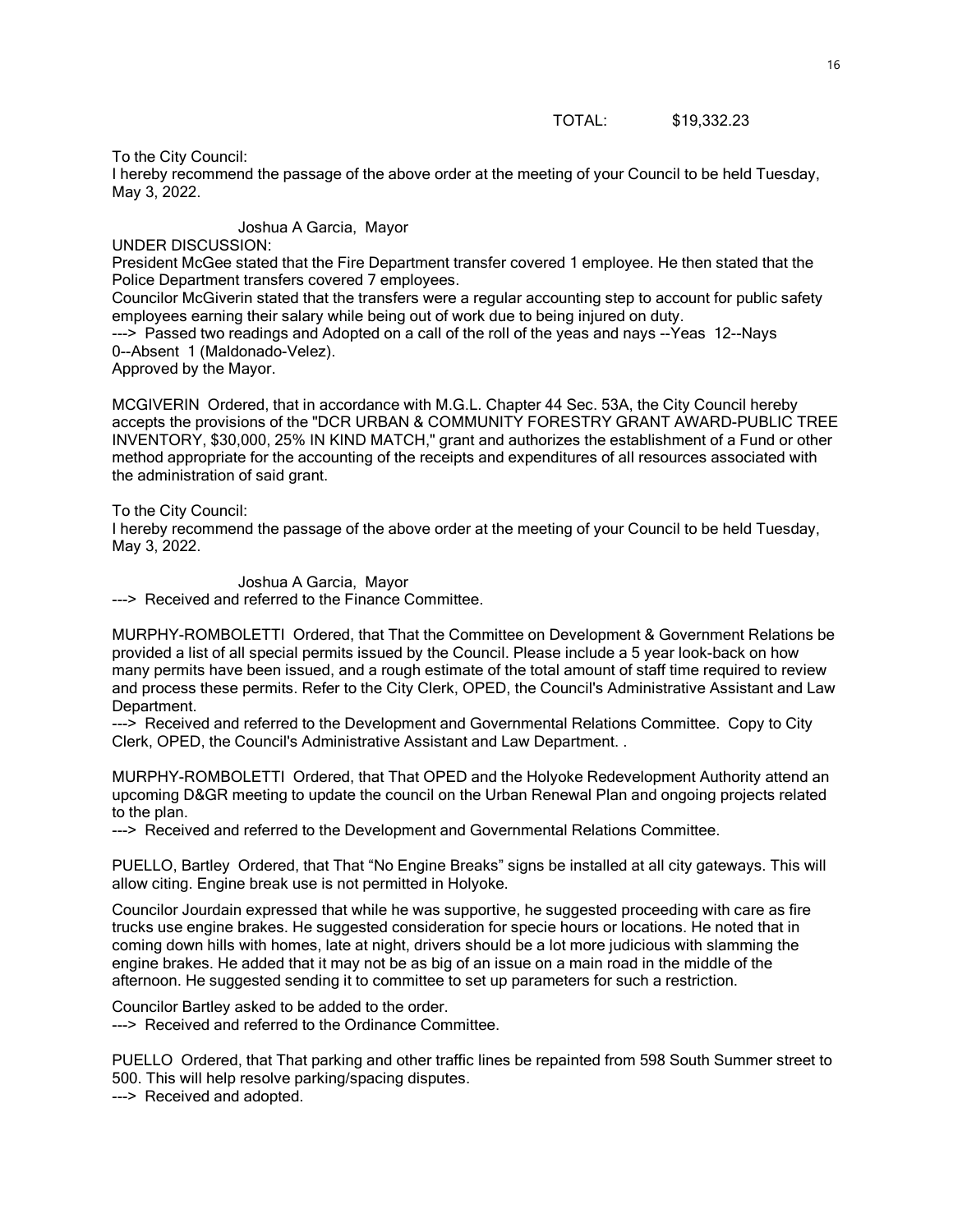Approved by the Mayor.

PUELLO Ordered, that That a request be made to school receiver Anthony Soto and Morgan school leadership to please issue a communication requesting that employees and staff prioritize parking on the school lot before on street. Residents are not allowed to park in the school lot. This will help resolve parking/spacing disputes. This communication should also state full appreciation on behalf of the council and community for employee commitment to Holyoke youth.

---> Received and adopted. Referred to the Anthony Soto.

Approved by the Mayor.

PUELLO Ordered, that That Mary Nathan, disaster program manager for the Western MA Red Cross be invited to discuss available resources and programs for displaced families as a result of fires or other disasters.

---> Received and referred to the Development and Governmental Relations Committee.

RIVERA\_I, McGee, Puello Ordered, that Order that all parking meters have access for someone to pay for them electronically. As well as allowing the public to park in a space where the meter isn't functioning, it is no fault to the public that we have a meter not functioning properly.

Councilor I. Rivera asked to be added to the order, noting he had been the filer.

---> Received and referred to the Parking Advisory Committee.

RIVERA\_I Ordered, that Order that the city solicitors office begin drafting a ballot question for next election cycle around marijuana Social consumption sites such as bars and cafes for residents to vote on next election cycle similar to the language below. "The sale of marijuana

products, as those terms are defined in G.L. c.94G, 1, for consumption on the premises where sold, is permitted when the sale occurs at Restaurants, Bars, Cafes, or any establishment in which food or beverages are served."

Councilor Jourdain suggested asking the Law Department if residents can collect signatures for ballot questions.

Councilor Murphy-Romboletti noted there was a bill in the House addressing this matter, and suggested that the Law Department research the impact of that bill.

---> Received and referred to the Charter and Rules. Copy to Law Department.

RIVERA\_I Ordered, that Order that committee chairs limit the amount of public hearings added to an agenda. It is not fair and undemocratic to have the public wait until 10:30 - 11:00 pm so they can be heard. ---> Received and referred to the Charter and Rules Committee.

Motion was made and seconded to suspend the necessary rules to take up items 48 and 49 as a package. RIVERA\_I Ordered, that Order that the mayor set aside education and training funds for city council preferably no more than \$1,000. What doesn't get used goes back into general fund. ---> Received and adopted. Approved by the Mayor.

RIVERA I Ordered, that Order that the mayor set aside funding to purchase electronic devices such as iPads or a laptop for the use of Council chambers vs having our administrative assistant spend countless printing out packets that cost more in paper and ink than a onetime purchase of an electronic device would. The goal is to save trees, money and our administrative assistants time.

---> Received and adopted. Approved by the Mayor.

RIVERA\_I Ordered, that Order that parks & rec department come up with a uniform system around flying patriotic flags. Different parks fly different flags which is totally understandable, I would just like to see a system that is equitable to all.

---> Received and referred to the Public Safety Committee. Copy to Parks and Rec.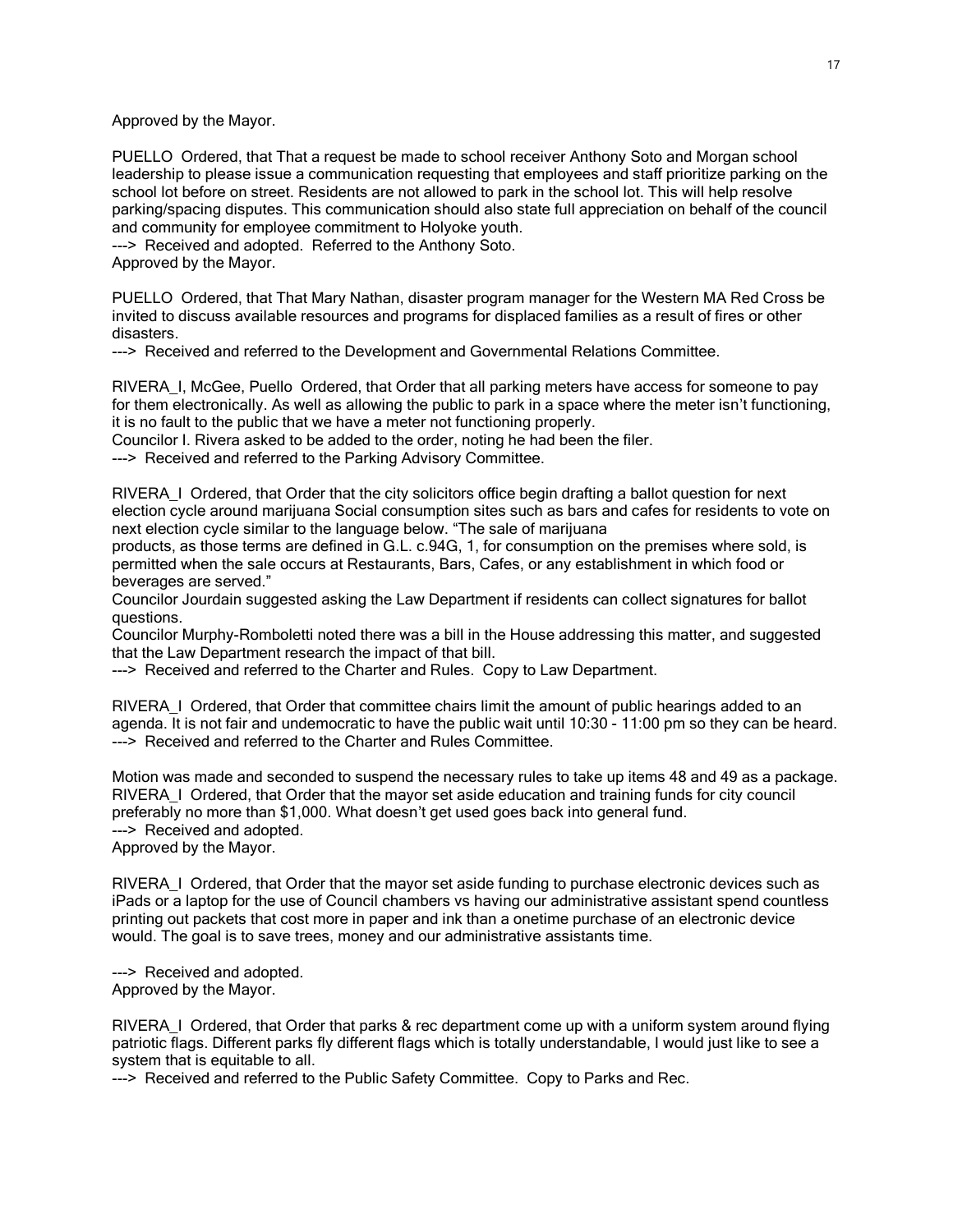RIVERA\_I Ordered, that Order that the honorable city council add the following committee:

Communications Committee

Senior citizen quality of life Committee ---> Received and referred to the Charter and Rules Committee.

TALLMAN, Anderson-Burgos, Bartley, Givner, Jourdain, Maldonado-Velez, McGee, McGiverin, Murphy-Romboletti, Puello, Rivera\_I, Rivera\_J, Tallman, Vacon Ordered, that following the adoption of a resolution in support of the district, that the Ordinance Committee work with the mayor and the appropriate city and state departments to adopt an ordinance creating a Puerto Rican Cultural District within the City of Holyoke.

---> Received and referred to the Ordinance Committee.

VACON, Anderson-Burgos, Bartley, Givner, Jourdain, Maldonado-Velez, McGee, McGiverin, Murphy-Romboletti, Puello, Rivera\_I, Rivera\_J, Tallman Ordered, that the City Council approve a resolution opposing the closure of the VA Hospital in Leeds MA. This would lead to extreme travel hardship and denial of care for veterans in Holyoke & Western MA. ---> Received and adopted.

Approved by the Mayor.

VACON Ordered, that our legal department send a letter to Waste Management outlining the allowed times to empty dumpsters as written in our City Ordinance. Constituents are reporting early morning disruptions before 7AM in the neighborhood near McMahon School. ---> Received and adopted. Referred to the Law Department.

Approved by the Mayor.

## LATE FILED ORDERS & COMMUNICATIONS

From Lisa Ball, Acting City Solicitor, letter re: Fire Chief's Contract ---> Received and referred to the Finance Committee.

MCGEE Ordered, that Ordered, that the City Council agrees that they would like the MSBA to invite the district to use the MSBA's model school program to explore if this option would have some financial benefit to the Peck Middle School Project

---> Received and referred to the Finance Committee.

MCGEE Ordered, that Ordered, that the City Council agrees to proceed with using the previously selected consultants in accordance with the letter of attorney general's office, letter dated, Feb. 10, 2021 unless a model school is selected

---> Received and referred to the Finance Committee.

MCGEE Ordered, that Ordered, that the City Council agrees to use the district's prior feasibility study conclusion to proceed with new construction for the Peck Middle School ---> Received and referred to the Finance Committee.

BARTLEY Ordered, that The city amend its ordinance by ADDING the following language affecting the East-side of Russell Terrace as follows:

Russell Ter. East South St. running in a northerly direction Point 134 feet more or less No parking ---> Received and referred to the Ordinance Committee.

BARTLEY Ordered, that The city DELETE the following two ordinances affecting the west-side of Russell Terrace as follows:

\*Russell Ter.West from Carlton St. running in a southerly direction to a Point 292 feet more or less